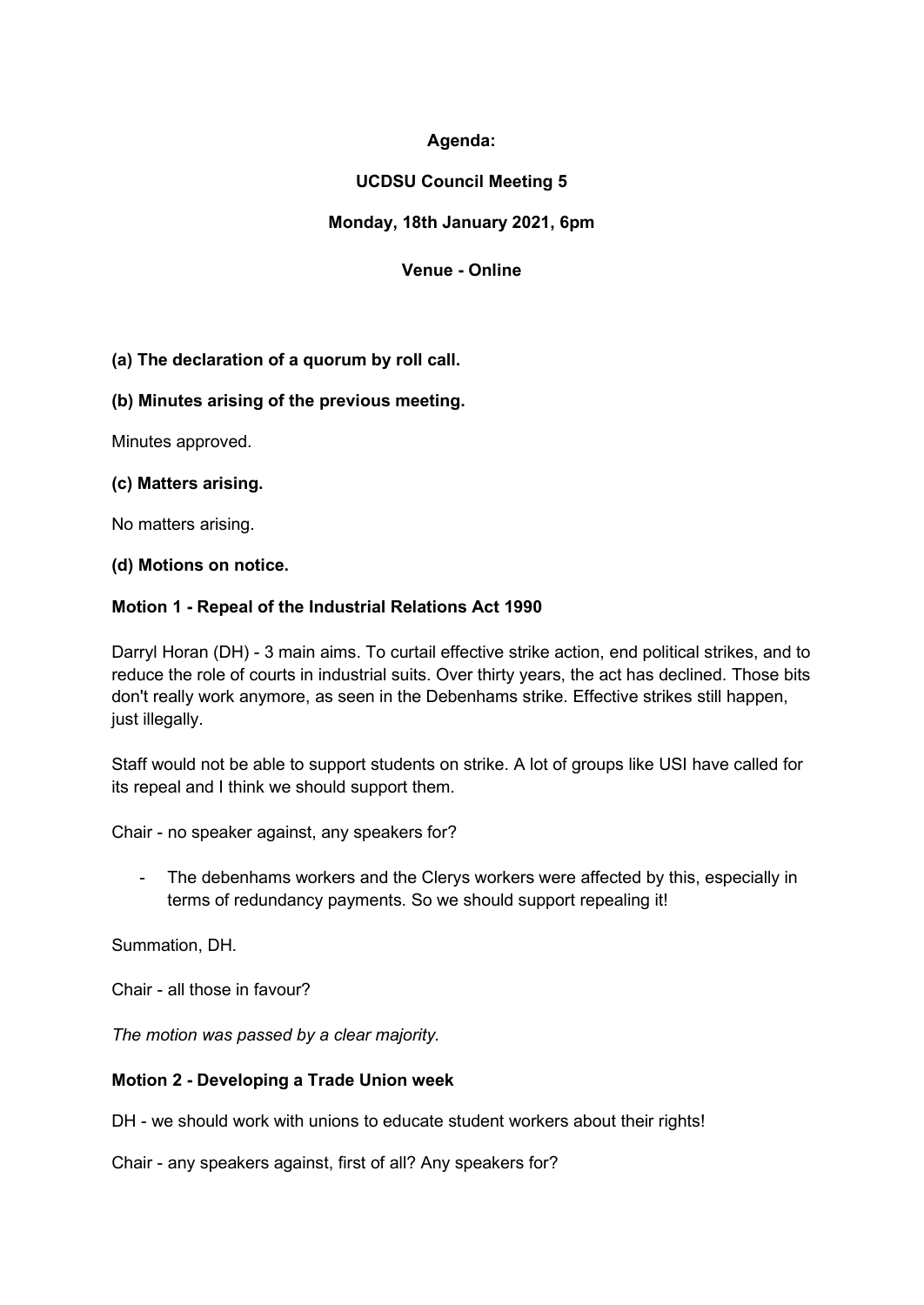Ruairí Power (RP) - yes, fair play to Darryl and DCU students who have run such a week recently!

## **Summation**

*The motion was passed by a clear majority.* 

## **(e) Items for Discussion**

None

## **(f) Items for Noting**

None

#### **(g) Items for Approval**

None

## **(h) The reports of each Executive Officer**

Sabbatical Officer Reports

## - **Conor Anderson (late)**

Leaked some emails. Educational support for next term. Filmed a video with Ruairí for the nurses. And I will be planning a summit for students who have been rebelling. And, bielections are coming up.

Chair - any questions?

- I've heard that some other institutions are postponing assessments. Will UCD do anything like that, as a result of the ongoing assessment?

CA - UCC has passed a series of measures. We discussed this with Jason Last. They can't pass stuff now, because exams happened already. They are waiting for the data of how students did last term first.

*The report passed.*

## - **Hannah Bryson (defer to the next meeting)**

#### - **Sarah Michalek (late)**

We did a mini Christmas day and launched our volunteer drive with Empower the Family. Now, just planning for the next semester.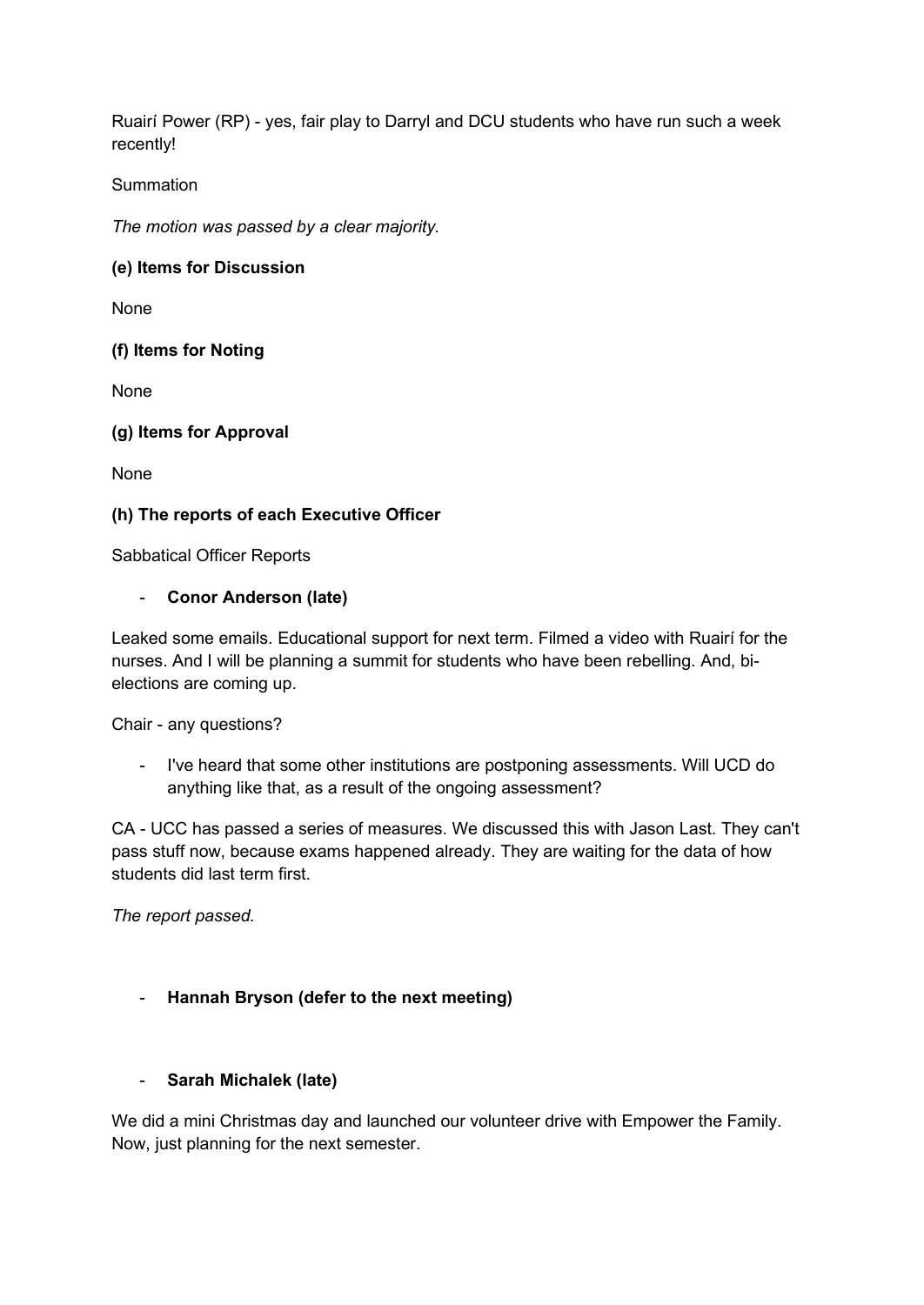(vote deferred to the next council).

## - **Ruairí Power**

Lots of student queries, lots of case work and boards and meetings.

Plenty of upcoming plans too! All in the report.

Chair - any questions for Ruairí?

- On library opening hours - is it just a resourcing issue, or are staff concerned about work at this time?

RP - it's more a resourcing issue now and they don't have enough funding to bring in more staff. And we are not even receiving responses to our communications, so it's very disappointing.

RP - On PCR testing - UCD is looking for vaccine roll out staff, but not to get pcr testing in now.

*The report passed.*

## - **Leighton Gray**

Worked on the great donate. Redistribution is not really safe right now, but we will go through it when we can.

Met with Jason Last on setting up supports for trans students.

Rent campaigns.

Working with student nurses, midwives and radiographers.

Working with EDI on policies.

And lots of upcoming plans there!

Questions?

Is Dolores Cahill still on EDI?

RP - she's on the gender equality and expression sub committee and unfortunately, yes.

*The report passed.*

#### - **Carla Gummerson**

A lot of it can be taken as read. Just to shout out the new PhD student society!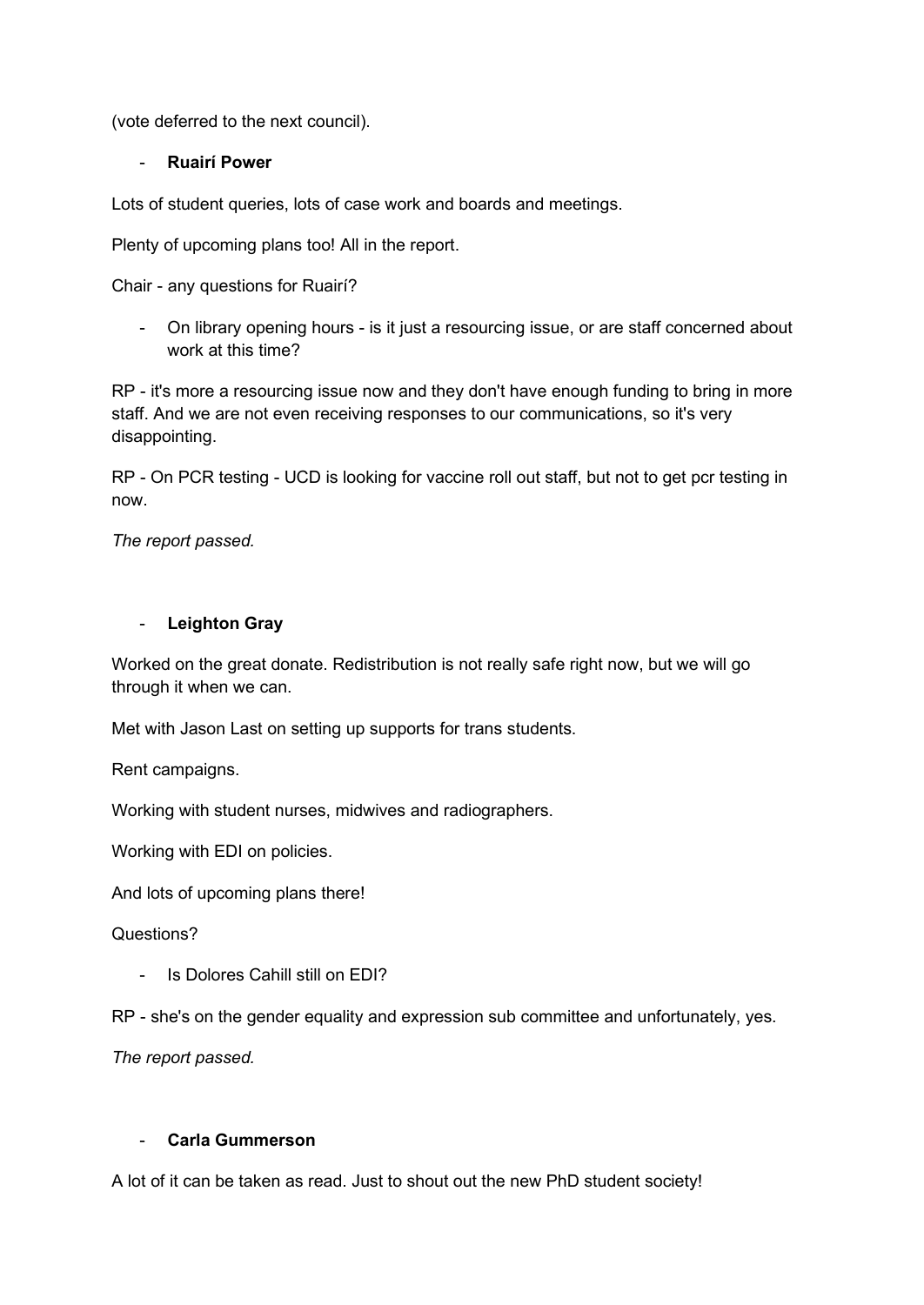Lots of case work and plagiarism hearings. We will need to do an information campaign on this because there seems to be a lot more than previously.

Working on the period poverty panel as well.

Chair - any questions or comments arising?

*The report passed.*

## **College Officer and Oifigeach na Gaeilge Reports**

## - **Science College Officer**

Take it as read!

Chair - any questions?

*The report passed.*

## - **Oifigeach Dlí**

Take it as read.

Chair - Questions?

*The report passed.*

## - **Business College Officer**

After the exams I started a survey as part of the student outreach program. I'll be bringing the feedback to the management team in the college of business. Some case work over the break, and still more work to be done in the smurfit school.

Looking to organise a business college council soon too!

Chair - questions?

*The report passed.*

## - **Health Sciences College Officer (late)**

Defer to the next meeting.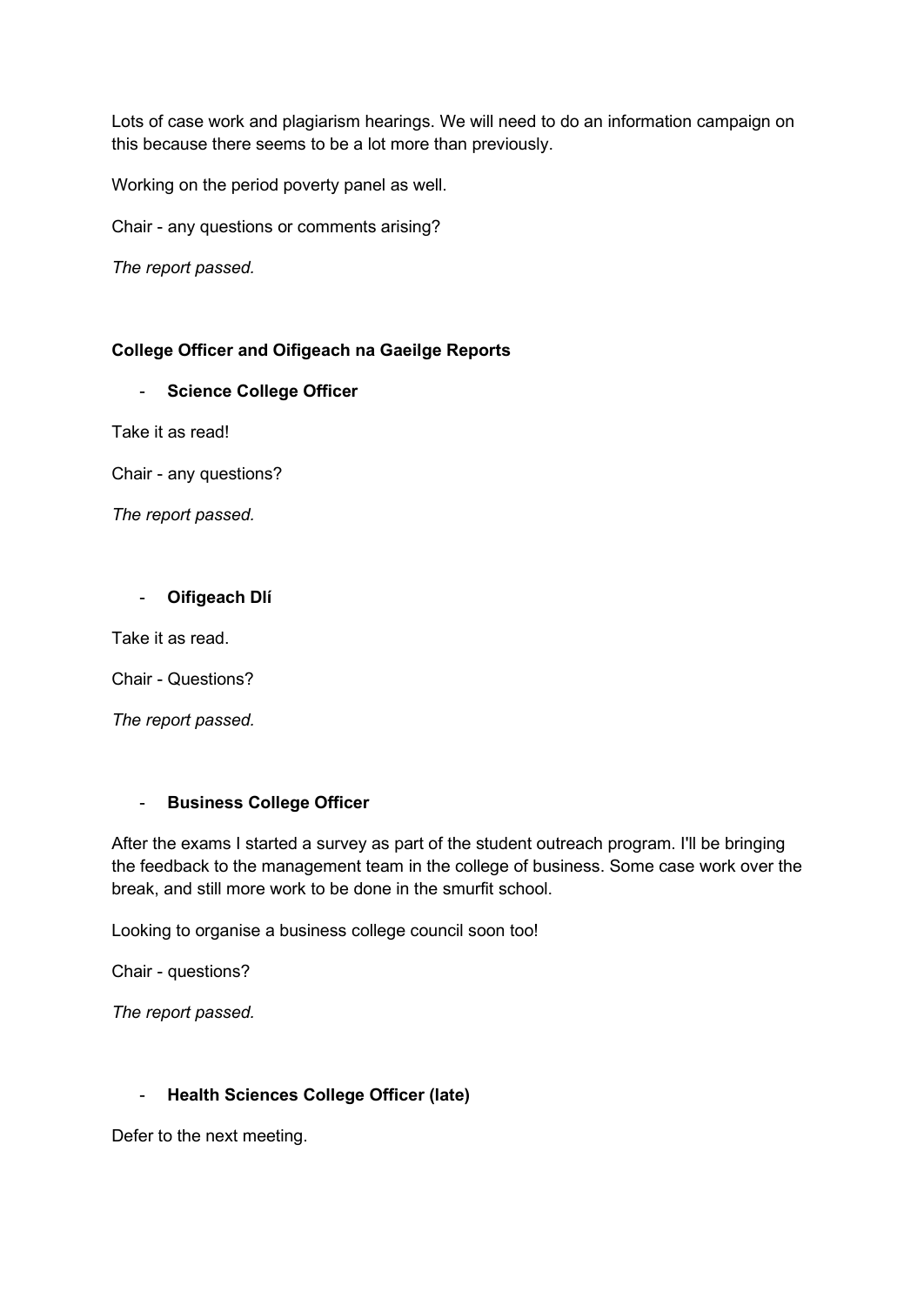## - **Engineering and Architecture College Officer**

Taken as read.

Questions?

*The report passed.*

#### - **Arts, Humanities and Social Sciences (Sophie O'Leary)**

Discord for all UCD students. It would be great to send an all student email, inviting them to it.

Questions?

- On expenses?

Sophie - it was a give away. We paid 50 euro out of our budgets as two college officers for the constituency.

Conor Anderson - also to note, expenses are personal expenses. Spending that comes out of a budget is not an expense actually!

Chair - okay, these points will be noted in the minutes. Now to a vote. And it passed.

- Arts Humanities and Social Sciences (lauren maunsell)

Take it mostly as read!

Chair - any questions? We'll put it to a vote. And it passes.

- Oifigeach na Gaeilge

Vote and passed

- Ag, Food and Vet College Officer

Take as read.

Questions?

*The report passed.*

**(i) Questions on notice.**

**(j) Questions not on notice.**

**(k) All discussions deferred to the instant meeting from any previous meeting, which**